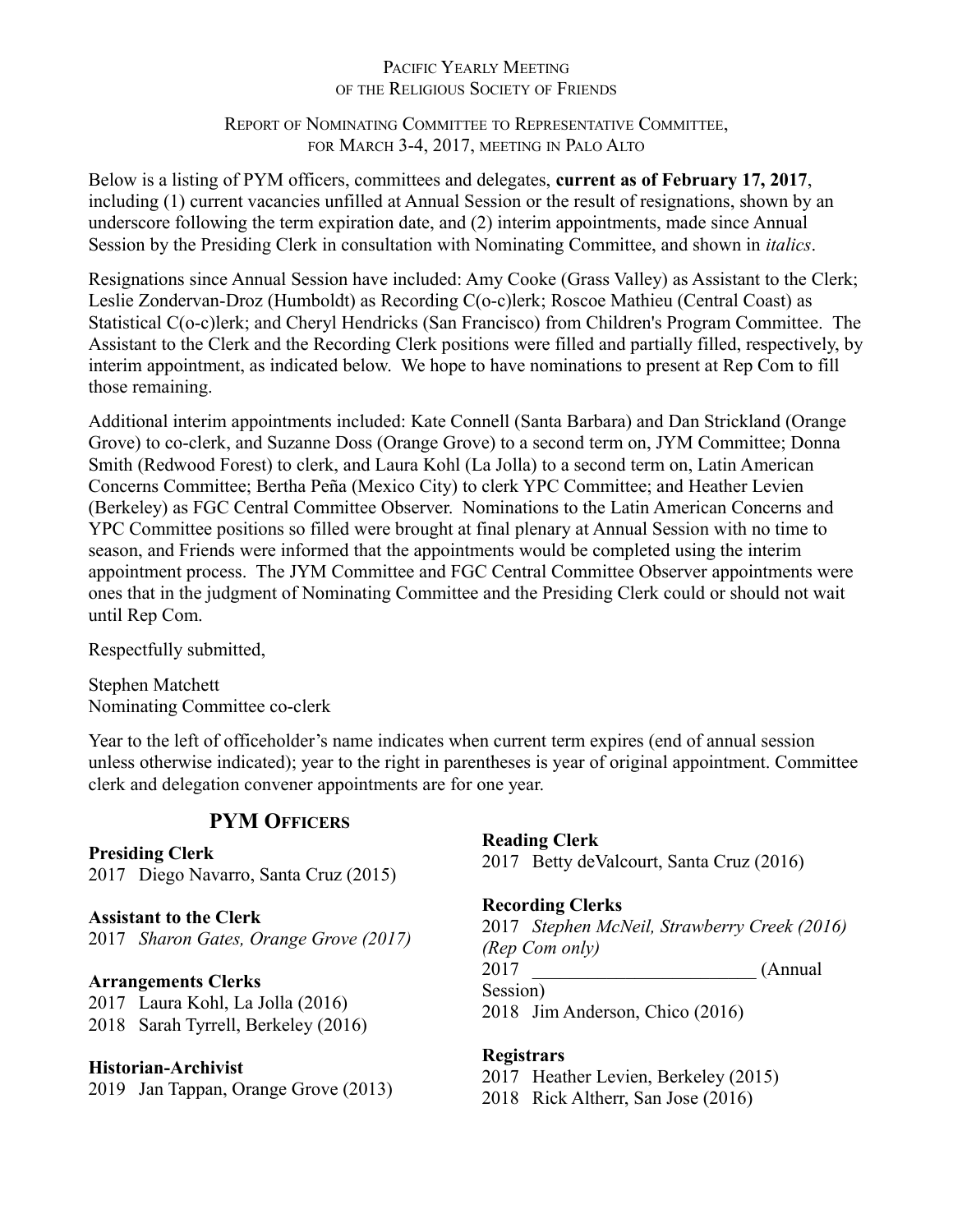#### **Statistical Clerks**

 Don Bean, Conejo Valley (2013) \_\_\_\_\_\_\_\_\_\_\_\_\_\_\_\_\_\_\_\_\_\_\_\_

**Treasurer** (term through 9/30 of year shown) Roy Allen, Berkeley (2013)

## **PYM COMMITTEES**

(LISTED ALPHABETICALLY, EXCEPT NAMING AND NOMINATING, FOUND LAST)

#### **Children's Program Committee**

- Heather Aymie, Santa Monica (2015)
- Carol Cruickshank, San Francisco (2015)
- Chamba Cooke, Grass Valley (2015), clerk
- Peggy Craik, Conejo Valley WG (2016)
- \_\_\_\_\_\_\_\_\_\_\_\_\_\_\_\_\_\_\_\_\_\_\_\_
- \_\_\_\_\_\_\_\_\_\_\_\_\_\_\_\_\_\_\_\_\_\_\_\_

Ex Officio: current and past program coordinators:

2017 Nate Secrest, Lake County WG (2016)

#### **Discipline Committee**

- 2017 Carl Magruder, Strawberry Creek (2014)
- Robin Durant, Orange Grove (2015), clerk
- Chuck Orr, La Jolla (2014)
- Laura Magnani, Berkeley (2016)
- Liz Baker, Sacramento (2013)
- Patricia Portillo, Sacramento (2016) Ex Officio: Historian-Archivist

#### **Finance Committee**

- Martha Hunkins, Humboldt (2010)
- Sharon Shen, Berkeley (2015)
- Mary Miché, Lake County (2012)
- Sandy Farley, Palo Alto (2015)
- David Barrows, San Diego (2015), clerk
- Deborah Marks, Strawberry Creek (2016) Ex Officio: Treasurer(s), Statistical Clerk(s)

#### **Holding Corporation**

- 2017 Jennifer Carr, Las Vegas (2014)
- Sharlene Roberts-Caudle, Visalia (2014)
- Peter Neumann, Santa Barbara (2015)
- Beth McCleary, Reno (2012)
- Jeff Kroeber, San Jose (2013)
- Stratton Jaquette, Palo Alto (2016) Ex Officio: Treasurer, Presiding Clerk (Holding Corp. appoints its own officers)

#### **Junior Yearly Meeting Committee**

- Steve Leeds, San Francisco (2011)
- Erika Tarabini, Chico (2013)
- Kate Connell, Santa Barbara (2012)*co-clerk*
- Muriel Strand, Sacramento (2015)
- Dan Strickland, Orange Grv. (2013)*co-clerk*
- *Suzanne Doss, Orange Grove (2013)* Ex Officio: Youth Programs Coordinator

## **Latin American Concerns Committee**

- Margaret Bean, Guatemala (2013)
- Burton Housman, La Jolla (2015)
- Ann Boone, Redwood For. (2015)
- Linda Rowell, Chico (2015)
- Betty Guthrie, Orange County (2016)
- Nate Secrest, Lake County (2016)
- *Laura Kohl, La Jolla (2013)*

Appointed year-to-year by Casa de los Amigos (Mexico), El Salvador Project & Guatemala Scholarship Program:

Casa \_\_\_\_\_\_\_\_\_\_\_\_\_\_\_\_\_\_\_\_\_\_\_\_

- El S. Trudy Reagan (Palo Alto) (2016)
- Guat. Donna Smith (Redwood For.) (2014)*, clerk*

#### **Ministry and Oversight Committee**

- 2017 Bronwen Hillman, Mexico City (2011)
- Joe Magruder, Berkeley (2011)
- Julie Harlow, Davis (2014)
- Janet Gastil, San Diego (2014)
- Sally Kingsland, Straw.Ck.(2015), co-clerk
- Kylin Navarro, Berkeley (2015), co-clerk
- Shayne Lightner, Santa Monica (2013)
- Jim Summers, La Jolla (2016)
- Valerie Nuttman, Santa Cruz (2016)

(For subcommittee listings, see end)

#### **Peace and Social Order Committee**

- Bill Spencer, Humboldt (2011)
- Anthony Manousos, Or. Gv. (2014), co-
- clerk
- Stephen McNeil, Str. Crk. (2014), co-clerk
- Eric Straatsma, Redwood Forest (2015)
- \_\_\_\_\_\_\_\_\_\_\_\_\_\_\_\_\_\_\_\_\_\_\_\_
- \_\_\_\_\_\_\_\_\_\_\_\_\_\_\_\_\_\_\_\_\_\_\_\_
- Linda Dunn, Inland Valley (2016)
- Shannon Frediani, Santa Cruz (2016)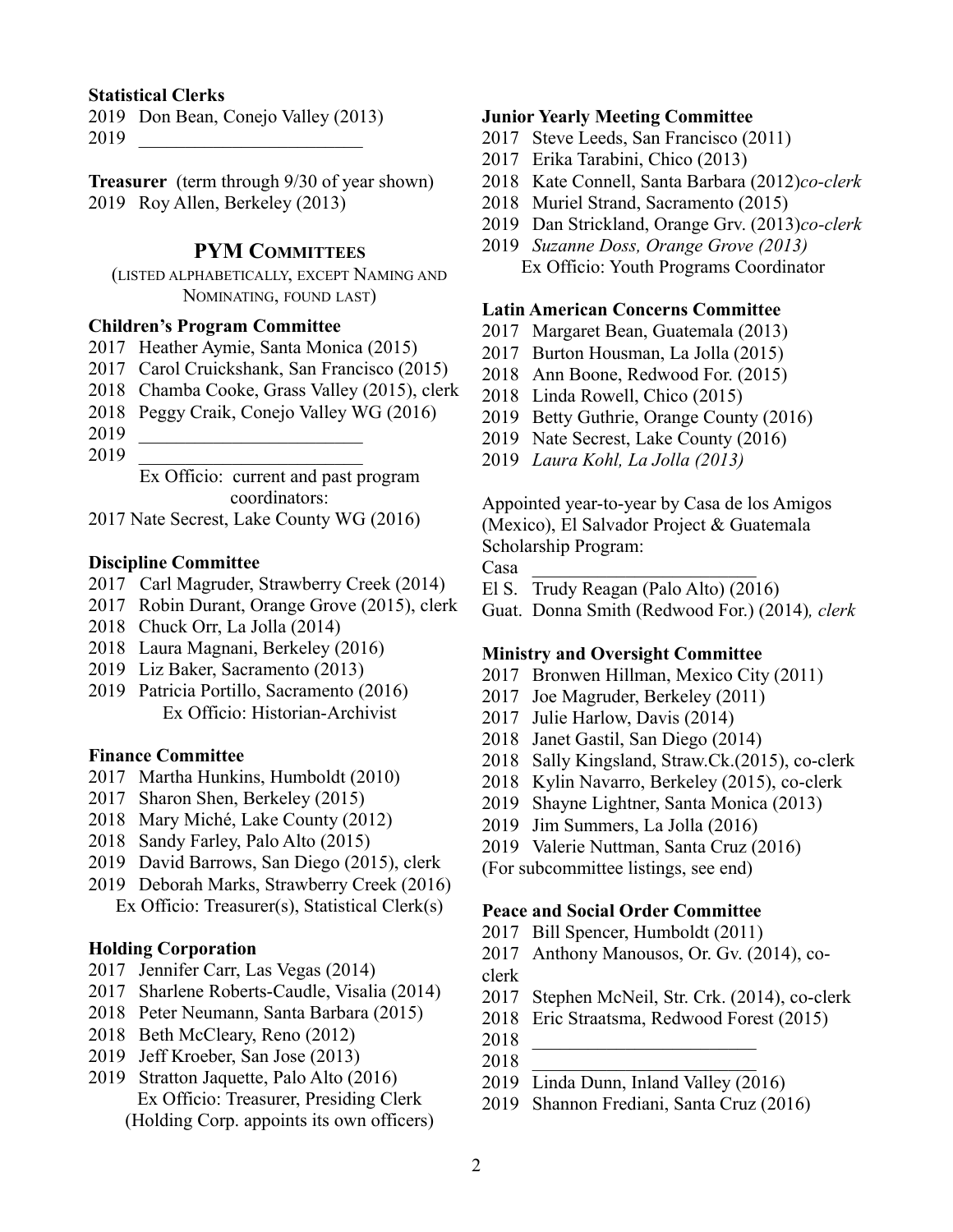- Sandra Gey, Berkeley (2013)
	- Ex Officio: clerks CPQM & SCQM P&SO, 1 PYM FCNL rep., & PYM FCL rep.

#### **Religious Educ. for Children Cmte.**

- Elizabeth Bills, La Jolla (2014)
- **\_\_\_\_\_\_\_\_\_\_\_\_\_\_\_\_\_\_\_\_\_\_\_\_**
- **\_\_\_\_\_\_\_\_\_\_\_\_\_\_\_\_\_\_\_\_\_\_\_\_** John Cantu, Santa Cruz (2012)
- Delcy Steffy, Sacramento (2013)
- **\_\_\_\_\_\_\_\_\_\_\_\_\_\_\_\_\_\_\_\_\_\_\_\_**
- \_\_\_\_\_\_\_\_\_\_\_\_\_\_\_\_\_\_\_\_\_\_\_\_
- \_\_\_\_\_\_\_\_\_\_\_\_\_\_\_\_\_\_\_\_\_\_\_\_
- \_\_\_\_\_\_\_\_\_\_\_\_\_\_\_\_\_\_\_\_\_\_\_\_

Note: No nominations to this committee were brought in 2016. See Nominating Committee report to Business Plenary II (20 Sixth Month).

#### **Secretariat Committee**

- Martha Carey, La Jolla (2016)
- Elisa Jo Harkness, Sta.Monica (2015), clerk
- George Mills, Palo Alto (2016)
	- Ex Officio: Assistant to the (Presiding) Clerk

#### **Site Committee**

- Paul Harris, Redwood Forest (2011)
- **\_\_\_\_\_\_\_\_\_\_\_\_\_\_\_\_\_\_\_\_\_\_\_\_**
- John Pixley, Claremont (2009)
- Sue Torrey, Central Coast (2015)
- \_\_\_\_\_\_\_\_\_\_\_\_\_\_\_\_\_\_\_\_\_\_\_\_
- \_\_\_\_\_\_\_\_\_\_\_\_\_\_\_\_\_\_\_\_\_\_\_\_

Ex Officio: current & immediate past Arrangements Clerks

Note: No nominations to Site Committee were brought in 2016. See Nominating Committee report to Business Plenary II (20 Sixth Month).

## **Unity with Nature Committee**

- Meagan Fischer, Chico (2014)
- Rick Herbert, Strawberry Creek (2014)
- Tom Farley, Palo Alto (2016)
- Catya de Neergaard, Str.Creek (2013), clerk
- **\_\_\_\_\_\_\_\_\_\_\_\_\_\_\_\_\_\_\_\_\_\_\_\_**
- **\_\_\_\_\_\_\_\_\_\_\_\_\_\_\_\_\_\_\_\_\_\_\_\_**
- Shelley Tanenbaum, Strawberry Ck. (2013)
- Andi Macleod, La Jolla (2016)
- Sharon Shen, Berkeley (2016)

#### **Youth Programs Coordinator**

(appointed by Youth Programs Coord. Cmte.) - - - - Alyssa Nelson, Davis (2011)

#### **Youth Programs Coordinating Committee**

- Jennifer Carr, Las Vegas (2013)
- Stephen Myers, Sacramento (2014)
- Steve Leeds, San Francisco (2011)
- Barbara Babin, Redwood Forest (2016)
- Melissa Lovett-Adair, Ctrl. Coast (2016)
- Bertha Peña, Mexico City (2016)*, clerk*

#### Youth members:

- Kylin Navarro, Berkeley (2014)
- Rebekah Percy, La Jolla (2015)
- Julian Garrett, San Jose (2016)
- **\_\_\_\_\_\_\_\_\_\_\_\_\_\_\_\_\_\_\_\_\_\_\_\_**

#### **Naming Committee** (terms through first First Day of Third Month of year shown)

- Trudi Fridell, Inland Valley (2016)
- Sarah Rose House Lightner, Orange Grove (2016), convener
- Kathy Runyan, Santa Cruz (2016)

#### **Nominating Committee**

- Stephen Matchett, San Fran.(2011) co-clerk
- Graciela Martinez, Visalia (2013)
- Nora Cooke, Grass Valley (2014) co-clerk
- Sue Torrey, Central Coast (2016)
- \_\_\_\_\_\_\_\_\_\_\_\_\_\_\_\_\_\_\_\_\_\_\_\_
- \_\_\_\_\_\_\_\_\_\_\_\_\_\_\_\_\_\_\_\_\_\_\_\_
- Ed Flowers, Apple Seed (2016)
- Ann Fuller, Santa Monica (2016)
- Kate Watkins, Santa Monica (2016)

## **PYM DELEGATES (REPRESENTATIVES AND OBSERVERS) TO OTHER ORGANIZATIONS**

#### **REPRESENTATIVES:**

## **American Friends Service Committee (AFSC) Corporation**

- David Barrows, San Diego (2014),convener
- Graciela Martinez, Visalia (2014)
- Nancy Mellor, Sacramento (2012)
- Shannon Frediani, Santa Cruz (2016)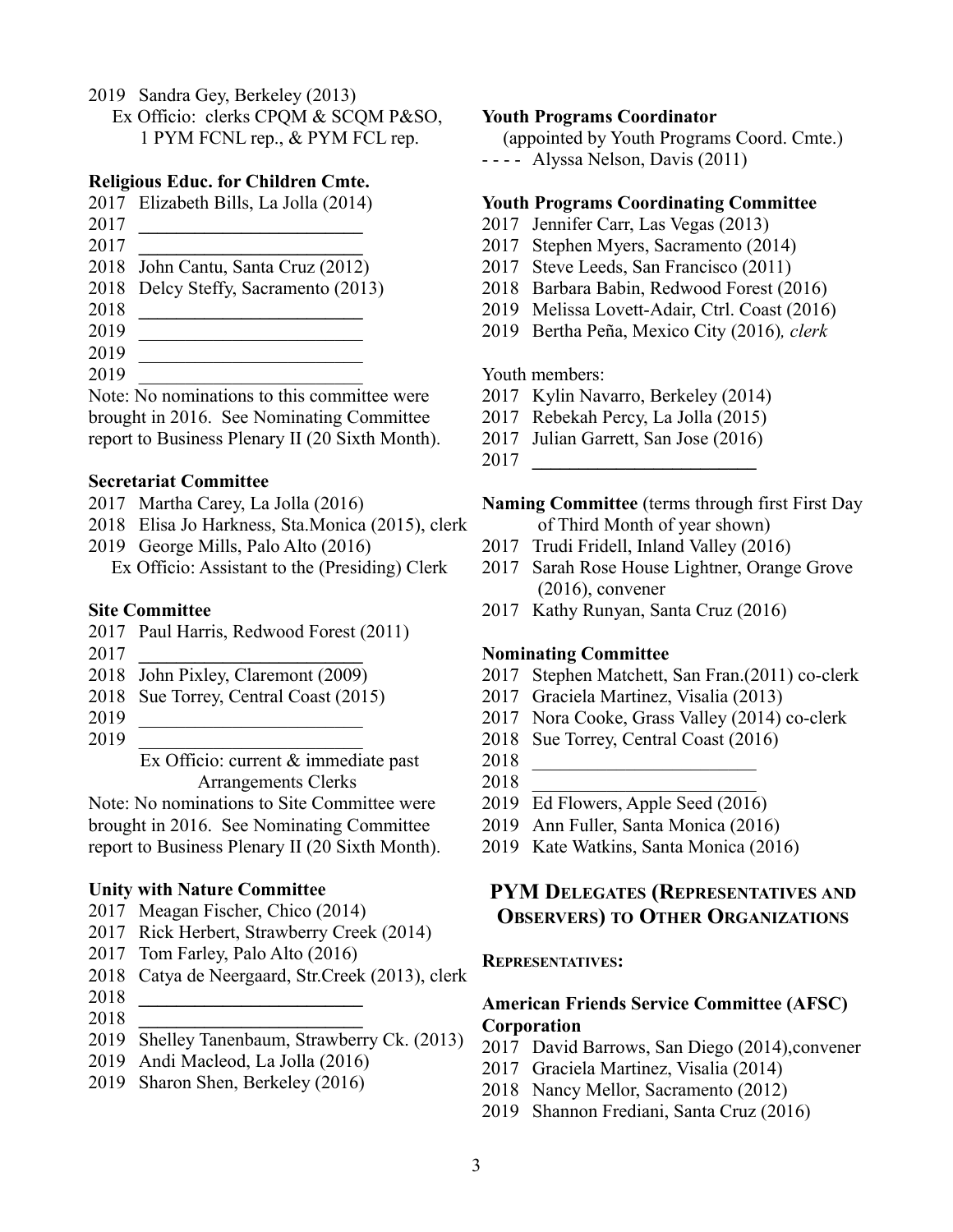## **Friends Bulletin Corp. (***Western Friend***) Board of Directors**

2017 Claire Gorfinkel, Orange Grove (2016) 2018 Jim Anderson, Chico (2015), convener

2019 Doug Smith, Reno (2015)

## **Friends Committee on Legislation of California (FCLCA)**

(appointed by Peace & Social Order Committee) 2017 Stephen Myers, Sacramento (2016)

## **Friends' Committee on National Legislation (FCNL)**

- 2017 Carolyn Stephenson, Honolulu (2013)
- 2017 Carin Pacifico, Palo Alto (2014)
- 2018 Stephen McNeil, Str.Creek (2015) convener
- 2018 Anthony Manousos, Orange Grove (2016)
- 2019 Carolyn Levering, Santa Cruz (2016)
- 2019 Robert Levering, Santa Cruz (2016)

#### **Friends Peace Team Project Board of Directors**

2018 Gay Howard, Central Coast (2009)

## **Friends World Cmte. for Consultation (FWCC) Section of the Americas**

- 2017 Roena Oesting, La Jolla (2011)
- 2017 Hulda Muaka, Palo Alto (2014)
- 2018 Lee Sisson, Orange County (2015)
- 2019 Jan Turner, Humboldt (2013), convener
- 2019 Emlyn Buskirk, Live Oak (2016)

#### **Quaker Earthcare Witness (QEW)**

(appointed by Unity with Nature Committee)

- 2017 Rick Herbert, Strawberry Creek (2014)
- 2018 Catya de Neergaard, Berkeley (2014)
- 2018 Meagan Fischer, Chico (2016)

#### **Wm. Penn House Natl. Consultative Cmte.**

2017 Robert Levering, Santa Cruz (2016)

#### **OBSERVERS:**

#### **Evangelical Friends Church Southwest**

2019 Sandy Kewman, Grass Valley (2016)

**Friends General Conference (FGC) Central Committee**  2019 *Heather Levien, Berkeley (2016)*

**Friends United Meeting (FUM)** 2018 Dorothy Henderson, Grass Valley (2015)

# **Reunión General de los Amigos en México**

2017 Burton Housman, La Jolla (2015)

**JUNIOR YEARLY MEETING AND YOUNG ADULT FRIENDS OFFICERS AND COMMITTEES** (APPOINTED BY THOSE BODIES)

## **JUNIOR YEARLY MEETING (JYM)**

(one year terms) **Co-clerks** Rose Nadis, Santa Barbara Nina Shaw, Santa Monica Ari Standish, Berkeley

#### **Ministry & Oversight Committee**

Miles Pangelina, Berkeley, co-clerk David Shaw, Santa Monica, co-clerk Elinor Steffy, Sacramento Andrew Pangelina, Berkeley Gabi Alvarado, Sacramento Dia Farrukh, La Jolla

#### **YOUNG ADULT FRIENDS (YAF) Co-clerks**

- 2017 JT Doerr-Bremme, Orange Grove
- 2017 Rebekah Percy, La Jolla

#### **Arrangements Committee**

- 2018 Julian Garrett, San Jose, clerk
- 2017 Hayley Hathaway, Orange Grove
- 2017 Eli Fowler, Orange Grove

#### **Spiritual Nurture Committee**

- 2017 Nate Secrest, Redwood Forest
- 2017 Martin Waldron, Central Coast
- 2017 Thistle West, Strawberry Creek